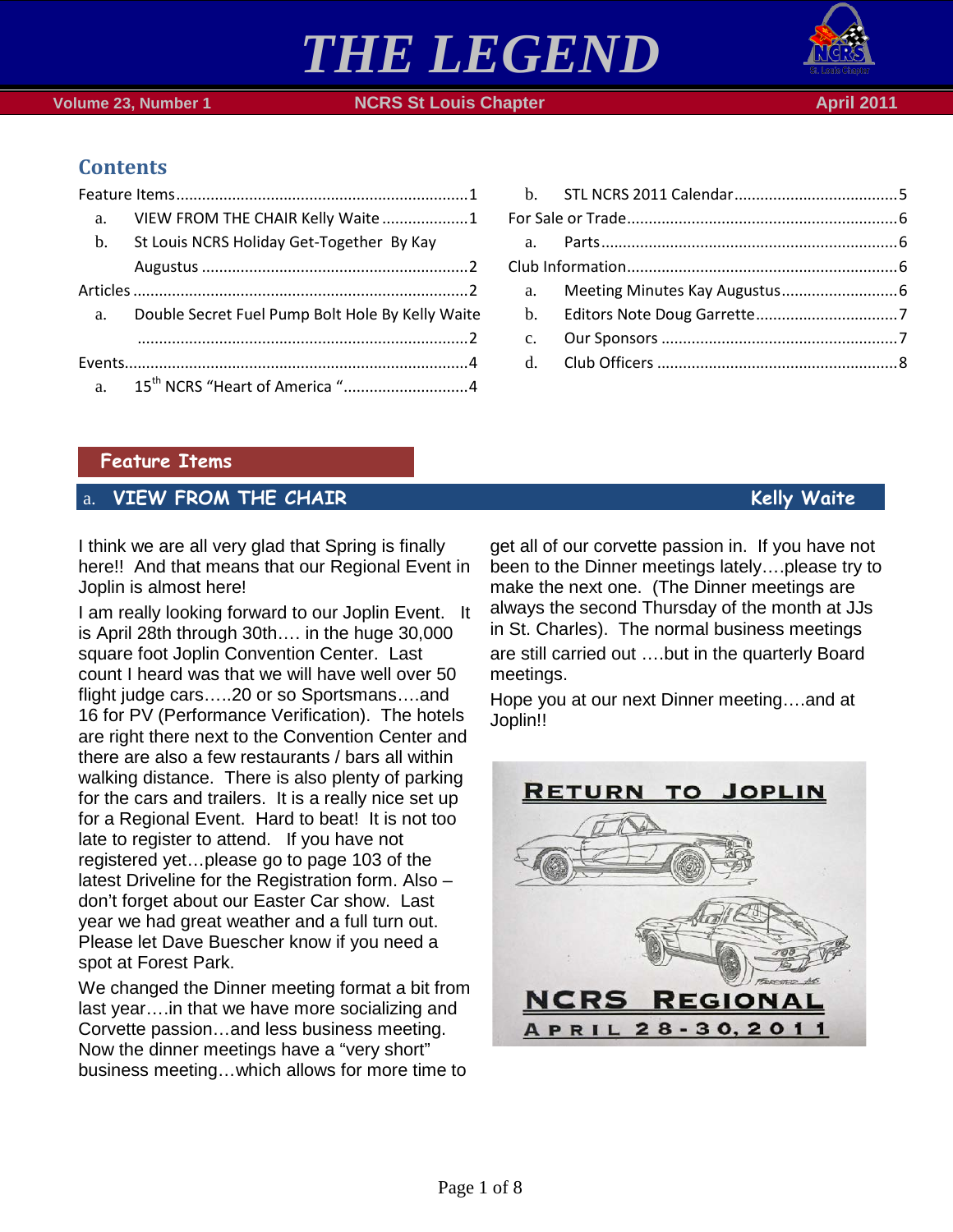

## <span id="page-1-0"></span>b. St Louis NCRS Holiday Get-Together **By Kay Augustus** By Kay Augustus

The St Louis Chapter of NCRS held its Holiday get-together at J J's Restaurant in St Charles January 12, 2011. This was just a way of spending time together and assisting Nurses for couples in attendance – Dan and Mandy Newborns with some extra support by giving gifts or money.



Claire and her husband joined us for dinner. Afterwards, Claire filled us in on what is going on at Nurses for Newborns. We agreed that we would set up another work day and try to help them out physically. We also gave her the gifts

that we had collected for her. She always appreciates everything that we do for her. Our attendance was great. We had two new DuPuis and Greg and Amy Willbanks. Welcome to all.



The food was good and everyone had a good talk. Sometimes more get accomplished with just casual conversation rather than scheduled meetings.

### <span id="page-1-1"></span>**Articles**

# <span id="page-1-2"></span>a. **Double Secret Fuel Pump Bolt Hole By Kelly Waite**

Ever try to put the fuel pump back on….and the rod keeps getting in the way?

The fuel pump has a lever that goes into the side of the block. (See picture of the fuel pump).

The lever is pumped by a rod that is driven by the cam shaft. (That is what makes the fuel pump work).

The rod rests on top of the fuel pump lever. To install the fuel pump….you just have to position the rod up….and insert the fuel pump.

I was attempting to put a new correct fuel pump on the 57….and my fingers were just too fat to keep the darn rod up. Needle nose pliers did not work very well either. Bummer. See picture with needle nose pliers inserted to keep the rod up.

I was talking to Mark Markel….and he said….did you know there is a double secret bolt hole…..on the side of the block. I learn something new every time......said....huh? I am a dummy…..now I remember….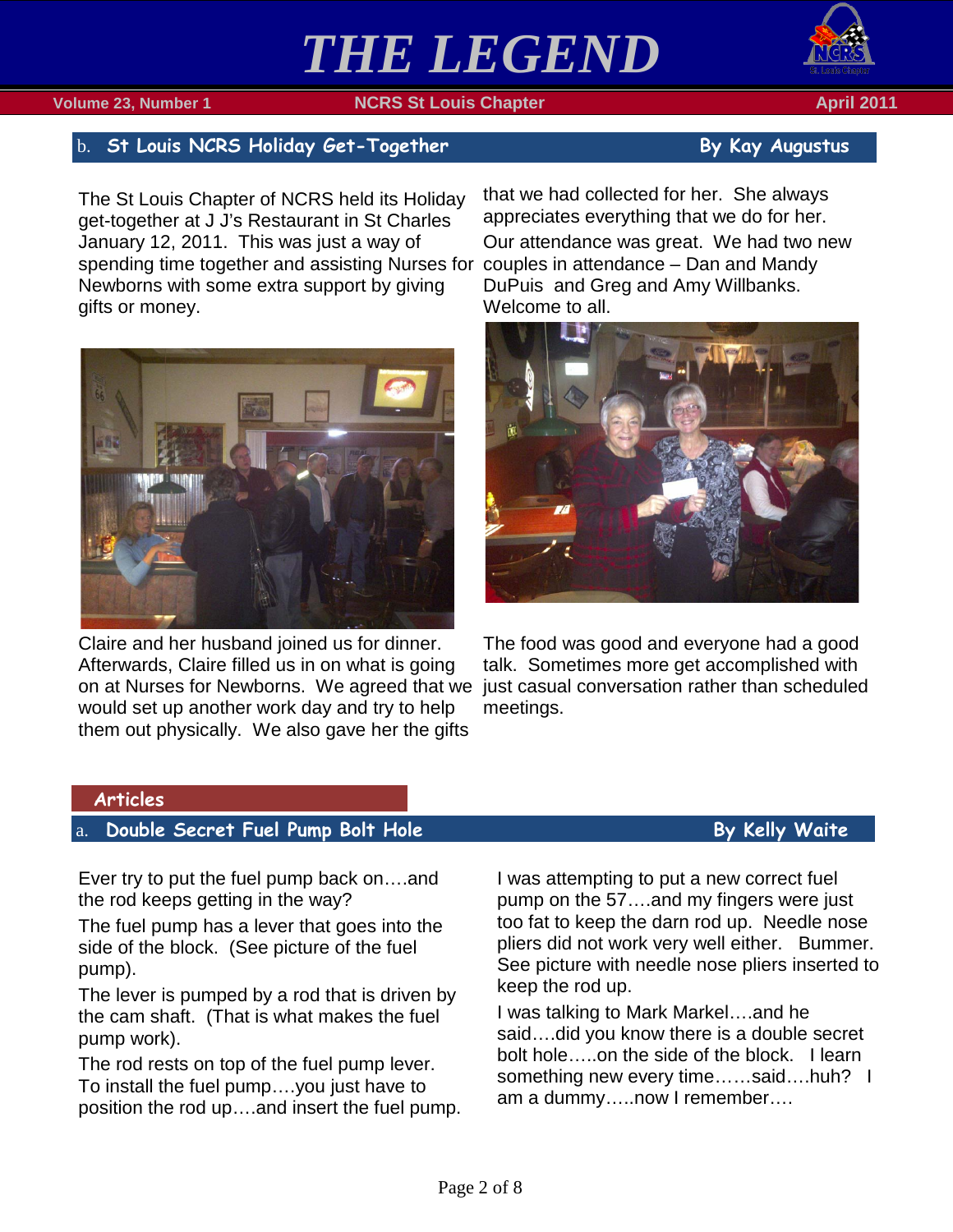







There is a hole on the side of the block…..that is threaded….so you can put a bolt in…and actually keep the rod up…..to enable you to insert the fuel pump. Much easier than trying to use your fingers….or need nose pliers……..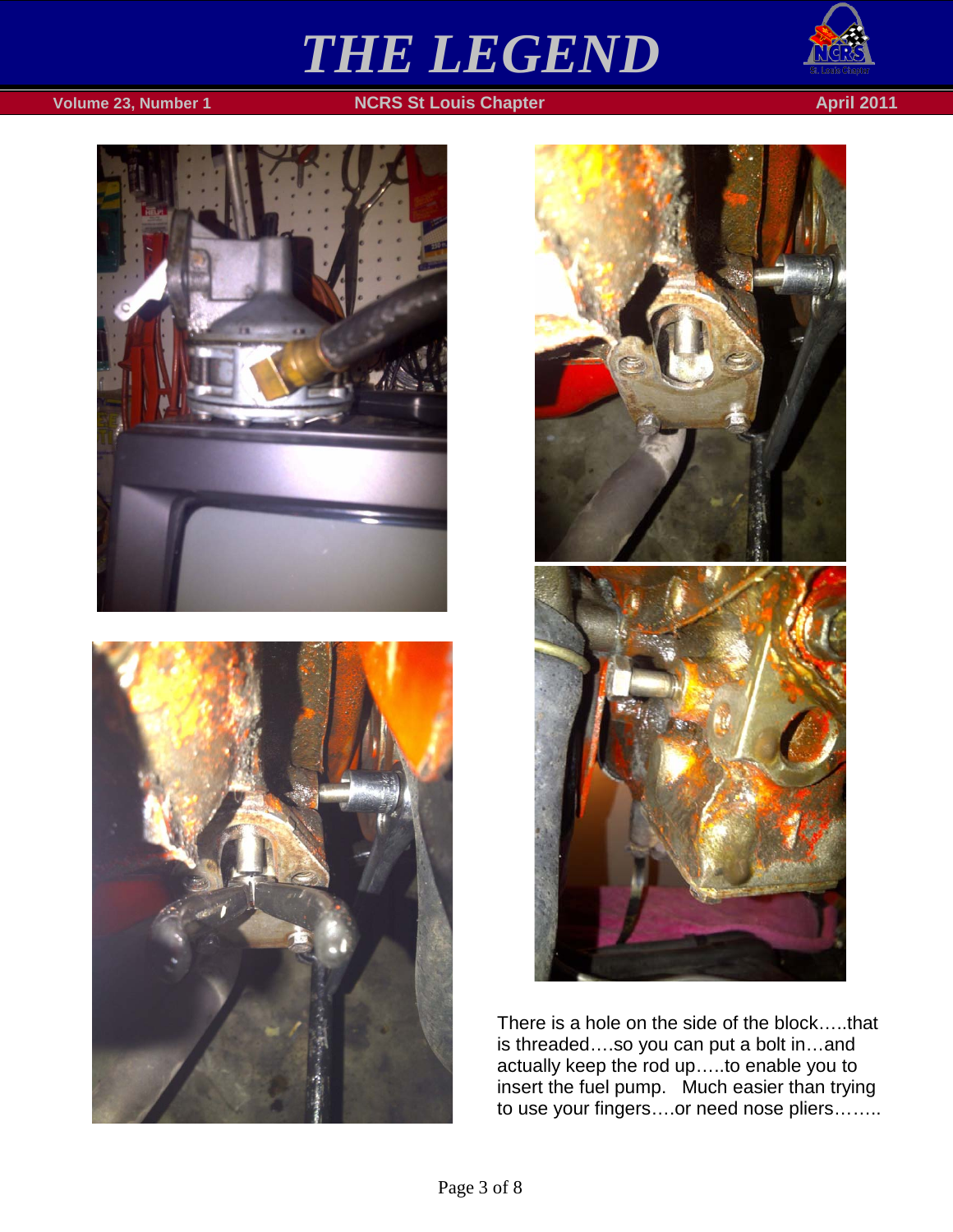



#### <span id="page-3-0"></span>**Events**

## <span id="page-3-1"></span>15<sup>th</sup> NCRS "Heart of America

#### The **15th NCRS "Heart of America" Regional**

meet will be held at the John Q. Hammons Holiday Inn and Convention Center located directly off Interstate 44 and US Highway 71, on the original Route 66. It is hosted by the Kansas City, Oklahoma and St. Louis Chapters. This indoor facility features a 30,000 square foot building to display our beautiful cars INSIDE. Registration is over 200 and the car count is over 70, including judged cars, performance verifications, and displays. March 31 was the deadline to register your Corvette to be judged or performance verified without a late entry fee. Hope you got yours in. Secure parking is available for all vehicles. Professional security services for the cars and parking will be provided. The Holiday Inn's pools, fitness center and excellent dining facilities provide an ideal location for the Meet.

#### **Lodging**

Make your own room reservations and ask for the NCRS rate. The special room rate is \$74 per night (plus tax) includes full hot breakfast buffet. <http://www.hijoplin.com/home.aspx>



Holiday Inn Joplin For reservations contact: 3615 Range Line Road Joplin, Missouri 64804

Phone: (417) 782-1000 Fax: (417) 623-4093 E-mail: [jnlex@jqh.com](mailto:jnlex@jqh.com)

### **General Schedule of Events**

Thursday, April 28 - Registration, Operations checks and placement of cars, Flight Judging, Performance Verification (by appointment with Team Leaders), Swap meet, Judging School, Welcome Reception. Secured Parking begins at 7PM

Friday, April 29 - NCRS Flight Judging, Swap Meet, Advanced Judging School, Tech Sessions Saturday, April 30 - NCRS Flight Judging, Swap Meet, Advanced Judging School, Tech Sessions, Awards Banquet

Sunday, May 1 - Security Ends at 7 AM

#### **Registration and Judging Information:**

Corvettes for Judging must be pre-registered. All registered Corvettes must arrive at the Convention Center by 4 PM in order to be placed in the convention center by 5 PM Thursday, April 28th. Registrations received after April 8th will be handled at the meet. Cancellations after March 31st will not be refunded. Registration packets may be picked up at the registration area in the Convention Center. Admittance to any NCRS function will be allowed only with proper name tag. All NCRS members must be registered. You may not attend as a guest of another NCRS Member. Secured parking will be available from 7 PM until 7AM, Thursday through Sunday morning. Note: Proof of current ownership/insurance for Flight, PV, Sportsman, Founders and all display cars showing VIN#, Insurance, Policy Number and Expiration Date, must be attached to the registration. Registrations without will be held and not processes until current information received. All Judged, PV and display cars must remain in place until released by the Judging Chairman.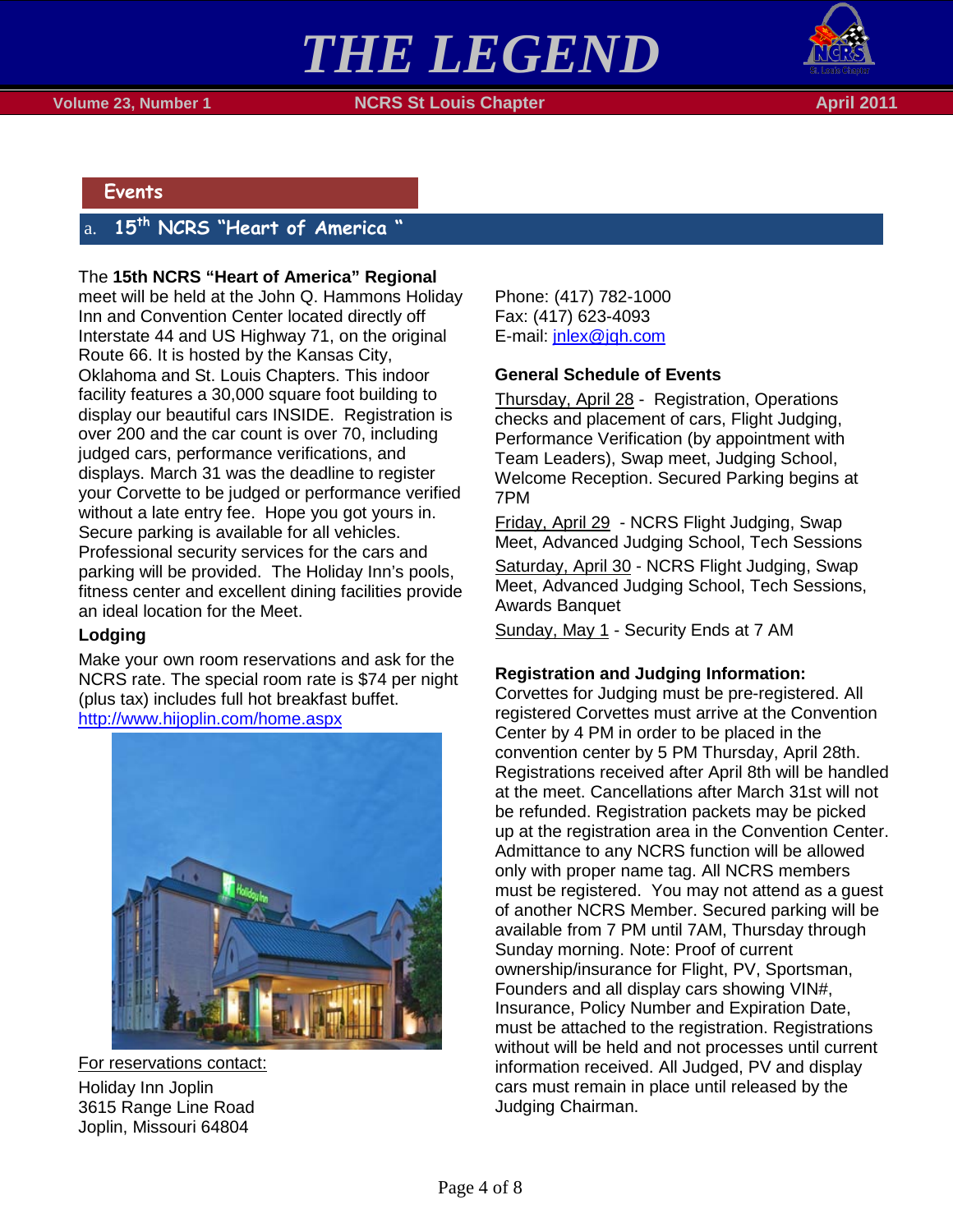

## **Volume 23, Number 1 NCRS St Louis Chapter April 2011 April 2011**

# <span id="page-4-0"></span>b. **STL NCRS 2011 Calendar**

|                          | <b>Activity</b>                         | <b>Location</b>                  | <b>Time</b> |  |  |  |  |
|--------------------------|-----------------------------------------|----------------------------------|-------------|--|--|--|--|
| <b>January</b>           |                                         |                                  |             |  |  |  |  |
| 8, Saturday              | <b>St Louis Chapter Holiday Dinner</b>  | JJ's, St Charles                 | 6:30 PM     |  |  |  |  |
| 26-29                    | 2011 Winter Regional                    | Florida Chapter - Kissimmee, Fl  |             |  |  |  |  |
| <b>February</b>          |                                         |                                  |             |  |  |  |  |
| 10, Thursday             | <b>St Louis Chapter Meeting</b>         | JJ's, St Charles                 | 6:30 PM     |  |  |  |  |
| <b>March</b>             |                                         |                                  |             |  |  |  |  |
| 10, Thursday             | <b>St Louis Chapter Meeting</b>         | JJ's, St Charles                 | 6:30 PM     |  |  |  |  |
| <b>April</b>             |                                         |                                  |             |  |  |  |  |
| 14, Thursday             | <b>St Louis Chapter Meeting</b>         | JJ's, St Charles                 | 6:30 PM     |  |  |  |  |
| 28-30 Thursday -         | <b>Joplin MO Regional</b>               | Sponsors- St Louis, Kansas City, |             |  |  |  |  |
| Saturday                 |                                         | & Oklahoma City                  |             |  |  |  |  |
| <b>May</b>               |                                         |                                  |             |  |  |  |  |
| 12, Thursday             | <b>St Louis Chapter Meeting</b>         | JJ's, St Charles                 | 6:30 PM     |  |  |  |  |
| 19-21                    | Wildwood NJ Regional                    |                                  |             |  |  |  |  |
| June                     |                                         |                                  |             |  |  |  |  |
| 9, Thursday              | <b>St Louis Chapter Meeting</b>         | JJ's, St Charles                 | 6:30 PM     |  |  |  |  |
| $9 - 11$                 | <b>Ontario Fleetwood Farms Regional</b> |                                  |             |  |  |  |  |
| 23-26, Thursday - Sunday | <b>Bloomington Gold</b>                 | St Charles, IL                   |             |  |  |  |  |
| July                     |                                         |                                  |             |  |  |  |  |
| 14, Thursday             | <b>St Louis Chapter Meeting</b>         | JJ's, St Charles                 | 6:30 PM     |  |  |  |  |
| 18-23, Monday - Sunday   | <b>NCRS National Convention</b>         | Novi, Michigan                   |             |  |  |  |  |
| <b>TBD, Saturday</b>     | <b>St Louis Chapter Judging Event</b>   | <b>TBD</b>                       | 9:00AM      |  |  |  |  |
| <b>August</b>            |                                         |                                  |             |  |  |  |  |
| 11, Thursday             | <b>St Louis Chapter Meeting</b>         | JJ's, St Charles                 | 6:30 PM     |  |  |  |  |
| 26-28, Friday - Sunday   | <b>Corvette's at Carlisle</b>           | Carlisle, PA                     |             |  |  |  |  |
| <b>September</b>         |                                         |                                  |             |  |  |  |  |
| 13, Thursday             | <b>St Louis Chapter Meeting</b>         | JJ's. St Charles                 | 6:30 PM     |  |  |  |  |
| $\overline{17}$ , Sunday | Queeny Park Swap Meet                   | http://www.hccmo.com/id15.html   |             |  |  |  |  |
| 16-18, Friday - Sunday   | <b>Funfest - Mid America Motorworks</b> | Effingham, IL                    |             |  |  |  |  |
| <b>October</b>           |                                         |                                  |             |  |  |  |  |
| 10, Thursday             | <b>St Louis Chapter Meeting</b>         | JJ's, St Charles                 | 6:30 PM     |  |  |  |  |
| TBD, Saturday            | <b>St Louis Chapter Judging Meet</b>    | <b>Mary's Shelter, Love Park</b> | 9:00 AM     |  |  |  |  |
| <b>November</b>          |                                         |                                  |             |  |  |  |  |
| 10, Thursday             | <b>St Louis Chapter Meeting</b>         | JJ's, St Charles                 | 6:30 PM     |  |  |  |  |
| <b>December</b>          |                                         |                                  |             |  |  |  |  |
| TBD, Saturday            | <b>St Louis Chapter Holiday Meal</b>    | <b>TBD</b>                       |             |  |  |  |  |
|                          |                                         |                                  |             |  |  |  |  |

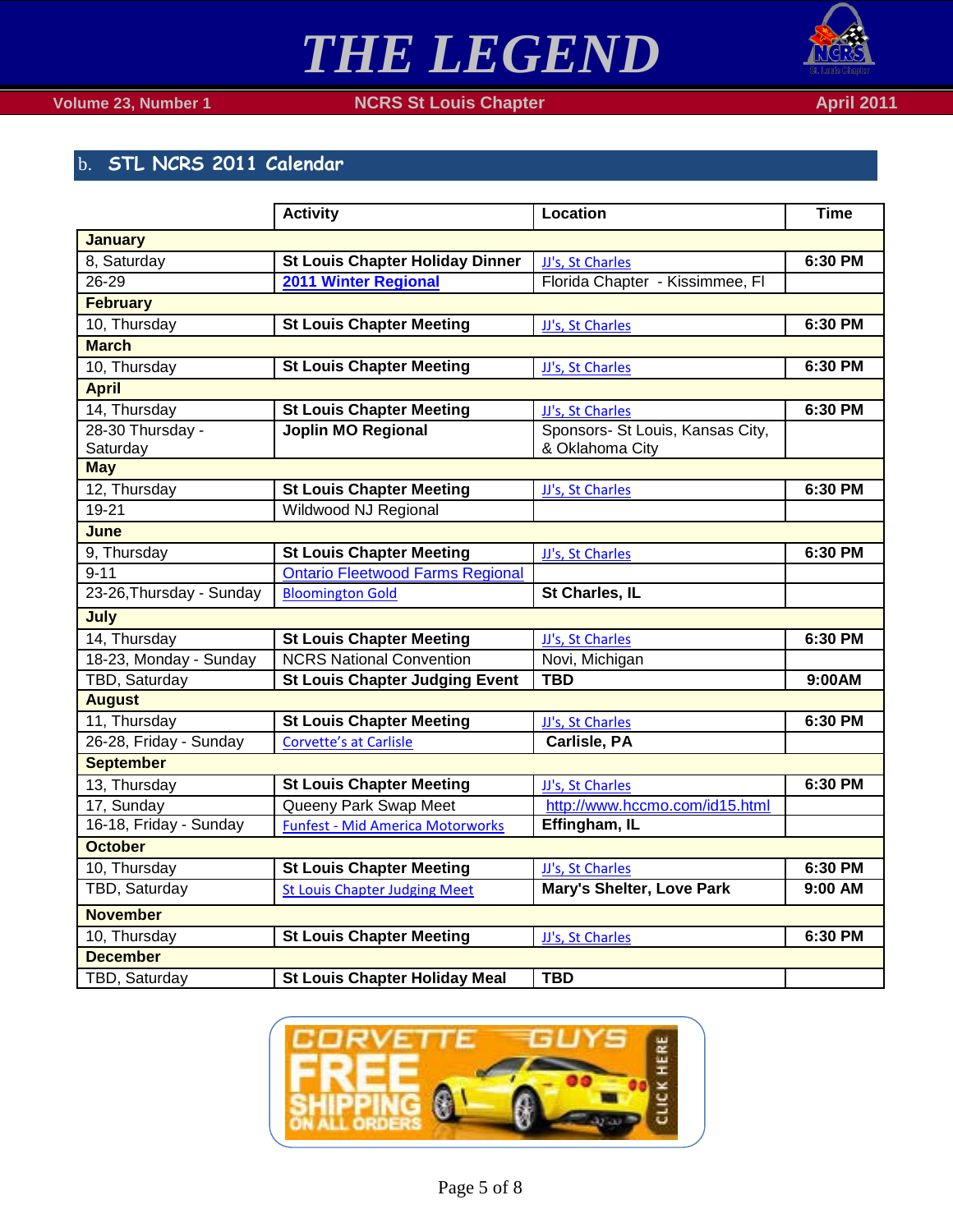**Volume 23, Number 1 NCRS St Louis Chapter April 2011**

<span id="page-5-0"></span>**For Sale or Trade**

<span id="page-5-1"></span>a. **Parts**

Holley carberator For Sale #3868864 LIST-3140-1 dated 573

Altenator w/o pulley #1100692-55A 4J10-12V NEG

Contact: Don Pickles [DDPCPA@aol.com](mailto:DDPCPA@aol.com)

(*Send me any items that you have for sale or are looking for and they will go in the next edition! Thanks - Doug [dc.garrette@gmail.com\)](mailto:dc.garrette@gmail.com)*

*THE LEGEND*

### <span id="page-5-2"></span>**Club Information**

<span id="page-5-3"></span>a. **Meeting Minutes Kay Augustus** 

On January 13th, 2011, St Louis NCRS held a quarterly Board Meeting was held at J J's in St Charles. Members in attendance were: Kelly Waite, Joan Burnett, Dave Buescher, Michael Hanley, Greg Simon, Jeff Peters, Bill Lacy, Doug and Cheri Garrette, Jim and Kay Augustus.

Judging meets were discussed and it was determined that we are required to have two, however, the Joplin Regional may count as one of them. As long as we reach our required goal of 5% of the membership having one car judged, we will be fine. The exact dates will be announced when Love Park availability is determined.

It was also decided that Board Meetings would be held prior to the membership meetings in April, July and October, at 4:30Pm.

Our charity gift wrapping for Nurses for Newborns was a success. Those that participated had no problem doing that. We decided that we would sign up earlier this year and could possibly do a little more than we did last year. We are also going to try and set up a clean-up day for Nurses for Newborns. They appreciate whatever we can do for them.

We need to start thinking about some technical sessions that could possibly be help in conjunction with our monthly meetings.

Mid Missouri Corvette Club has a show at Hearnes Center on April 9th. Anyone interested ask for more details.

Mike Hanley volunteered to have a pool party sometime this summer. The date will be announced later.

We decided that the after Christmas get together was a good idea. We will look into having it about January 7th, 2012. It will be opened to the membership for suggestions on location.

The Easter Car Show is April 24th. We need to sign up ahead of time in order to have a guaranteed spot.

# Page 6 of 8

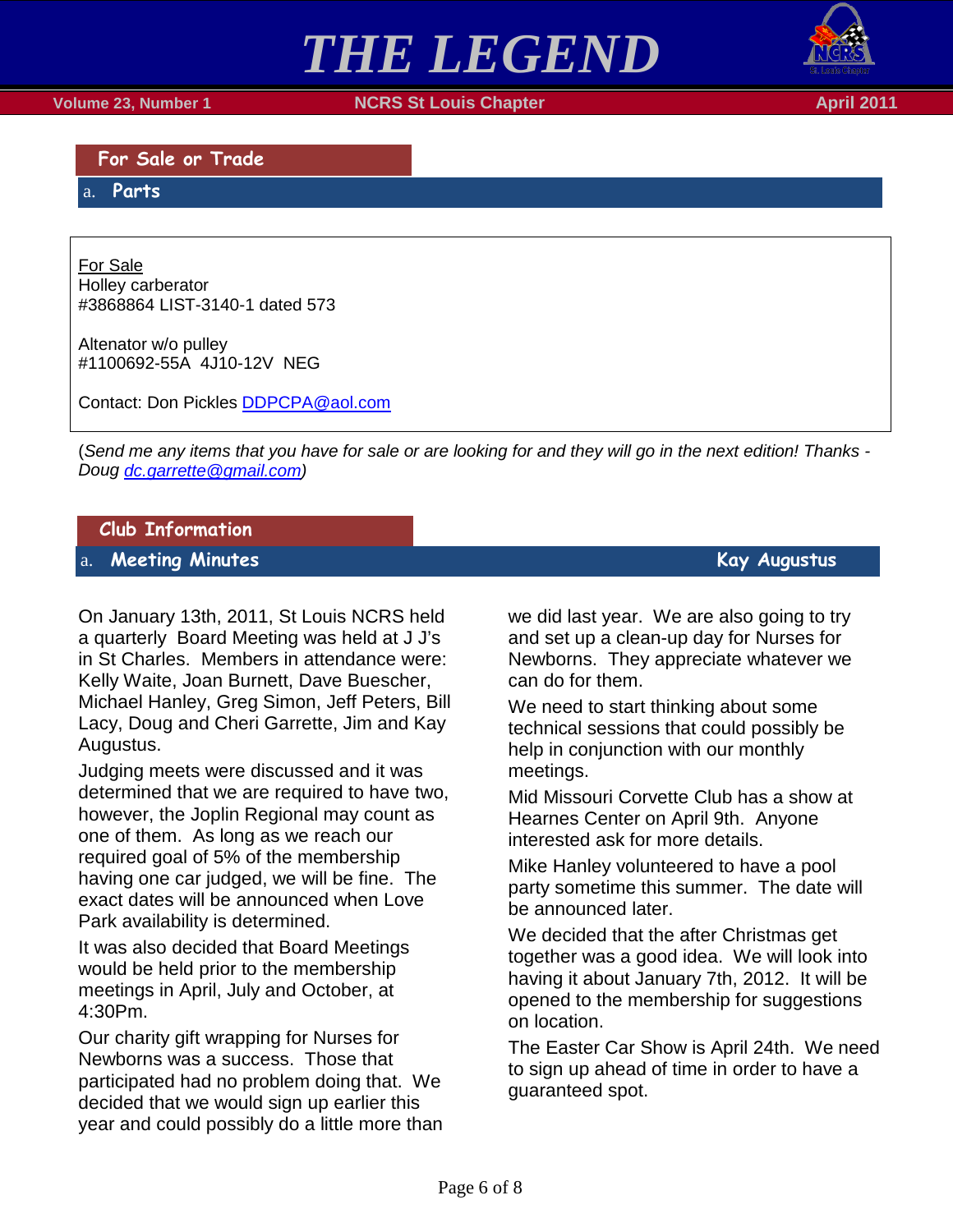





Cheri Garrette announced that she can no longer purchase the club shirts that she has been embroidering. It was suggested that we check with Tom Greene to see what he would have available.

Joan Burnett announced that she was going to get a conference call set up in January for updates on the Joplin Regional. She has also set up an onsite meeting for February 12th with all three chapters.

Everyone should be scouting around for door prizes. It seems that we can use as many as we can obtain. We also need to be checking on flags and center pieces.

The 2014 National will be selected in Novi, Michigan, in March. We will be putting in a bid for Overland Park in Kansas in July. Kansas City has been working on this and we will make this a joint effort. The Convention Center there is bigger than the one we used in St Charles.

Meeting adjourned..

## <span id="page-6-0"></span>b. Editors Note **Doug Garrette**

The newsletter and web page are great ways to keep everyone in the club current on our latest activities. We are working hard to keep them up to date. The next edition of *The Legend* is planned for July 2011. Please send in your articles by 15 June.

Our web page [\(http://stlouisncrs.org/\)](http://stlouisncrs.org/) and newsletter are available for posting classified ads for those parts that you no longer need. Ads for any model year Corvette to buy, sell, or trade are free NCRS members.

Commercial advertising is also available for the newsletter (includes a link on our web page). All ads will be included in four consecutive newsletters.

### **Classified Ads:**

- Free for members 50 words or less
- \$10 for non-members

Order your club shirt. They are available in Small, Medium, Large, X-Large, XX-Large and XXX-Large. Contact Cherie Garrette at (314 971 1373) or [dgarrette@charter.net](mailto:dgarrette@charter.net) for your order (\$25 per shirt)

Feel free to drop me a note if you have any suggestions for improving our newsletter or webpage [\(dc.garrette@gmail.com\)](mailto:dc.garrette@gmail.com) I want to hear from you!

## <span id="page-6-1"></span>**Our Sponsors**

| <b>Bloomington Gold</b><br><b>California Car Cover</b><br><b>Corvette America</b><br><b>Elco Chevrolet</b> | <b>Cingular</b><br><b>Hagerty Insurance</b><br><b>Mequiars Wax</b><br><b>Weber Chevrolet</b> | <b>Mid America Motorworks</b><br><b>Mid America Designs</b><br><b>Vette Brakes &amp; Products</b><br><b>Feld Chevrolet</b> |
|------------------------------------------------------------------------------------------------------------|----------------------------------------------------------------------------------------------|----------------------------------------------------------------------------------------------------------------------------|
| <b>Dobbs Tire and Auto</b>                                                                                 | <b>Just Corvettes</b>                                                                        | <b>Londoff Chevrolet</b>                                                                                                   |
| <b>Gateway Classic Cars</b>                                                                                | <b>Classic Car Studio</b>                                                                    | <b>Corvette Clocks by Roger</b>                                                                                            |